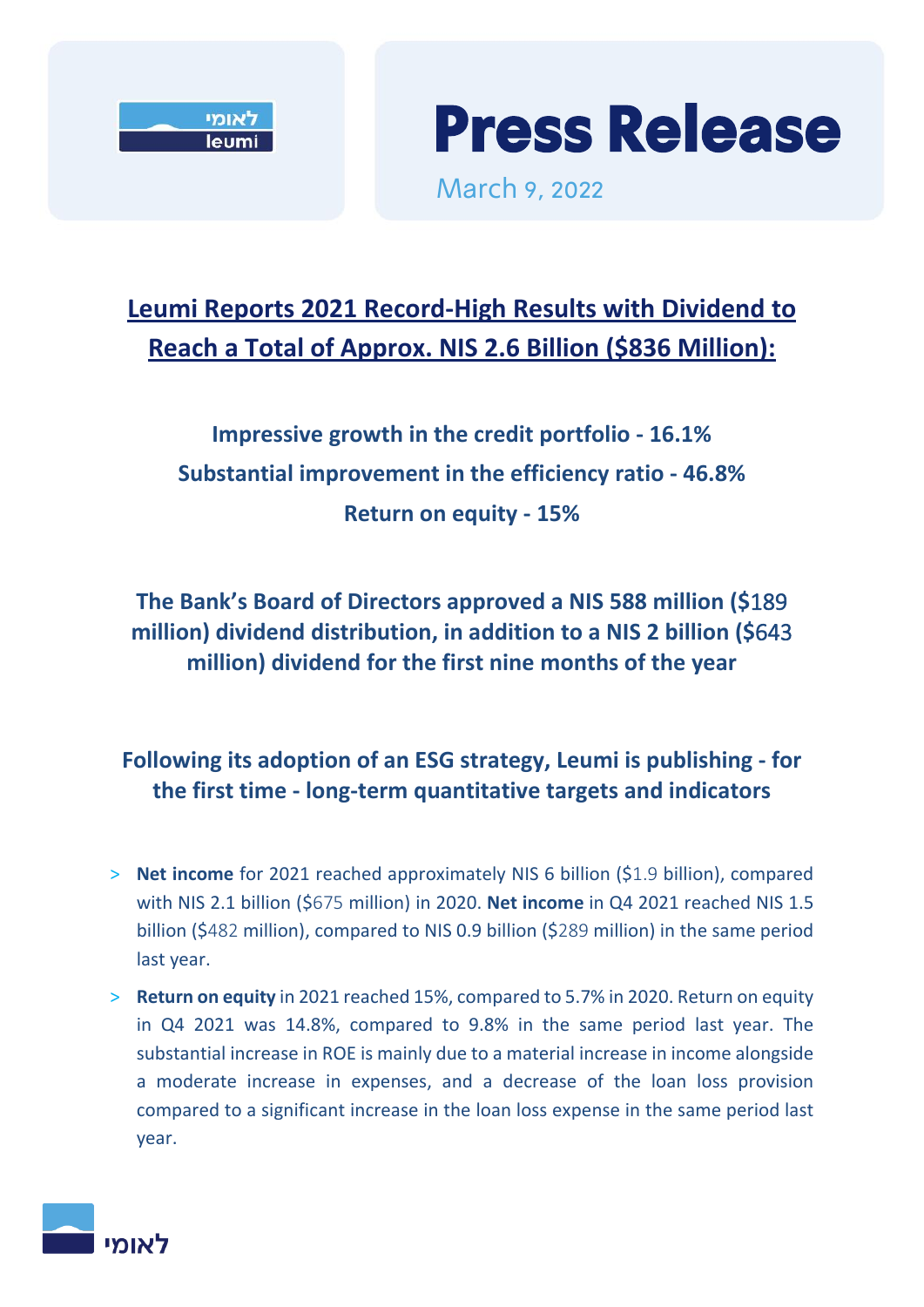- > **Dividend -** The Bank's Board of Directors approved a NIS 588 million (\$189 million) dividend distribution, which constitutes 40% of the net income for Q4 2021, in addition to the distribution of a NIS 2 billion (\$643 million) dividend in the second half of the year.
- > **Growth in the credit portfolio** the Bank continuesto focus its growth on the credit portfolio in the corporate, commercial and mortgage segments. In 2021, the credit portfolio grew by a total of 16.1%; the corporate portfolio was up 20%; the commercial portfolio was up 15.2% and the mortgage portfolio grew at a rate of 14.5%. In addition, thanks to the use of advanced models and digital platforms, retail credit was up 10%.
- > **Loan loss expenses (income)** in 2021, the Bank recorded an income of 0.25% of the average outstanding loans to the public, compared to a 0.88% expense in 2020. Income during 2021 arises from the specific provision - mainly as a result of collections - and from the collective provision, on the back of the economic expansion, the drop in COVID-19 related illness and the improved macro-economic parameters. In the fourth quarter of 2021, an income of 0.1% of the average outstanding loans to the public was recorded, compared to a 0.37% expense in the same quarter last year. Income for the fourth quarter stems mainly from collections.
- > **Net interest income** in 2021 totaled NIS 10.3 billion (\$3.3 billion), a 18.6% increase compared to 2020. The increase in the interest income stems primarily from the increase in the Bank's loan portfolio and from gaps in the CPI from one period to another, which were partly offset by the effects of the decrease in the Federal Reserve's interest rate and the interest rate of the Bank of Israel.
- > **Non-interest finance income** reached NIS 1.7 billion (\$547 million) in 2021, compared to approximately NIS 1 billion (\$322 million) in 2020. The increase stems mainly from the sale of Retailors and ironSource shares, as well as the effect of derivatives and exchange rate differentials.
- > **The efficiency ratio** for 2021 was down to 46.8%, compared with 53.8% in 2020. Efficiency ratio in the fourth quarter of the year was 47.9%, compared with 50.7% in the same quarter last year.
- > **Operating and other expenses** in 2021 were up by NIS 382 million (\$123 million) compared with 2020, a 5.4% increase, mostly on the back of provisions for bonuses in accordance with the financial results. Other operating expenses were down 3.6%.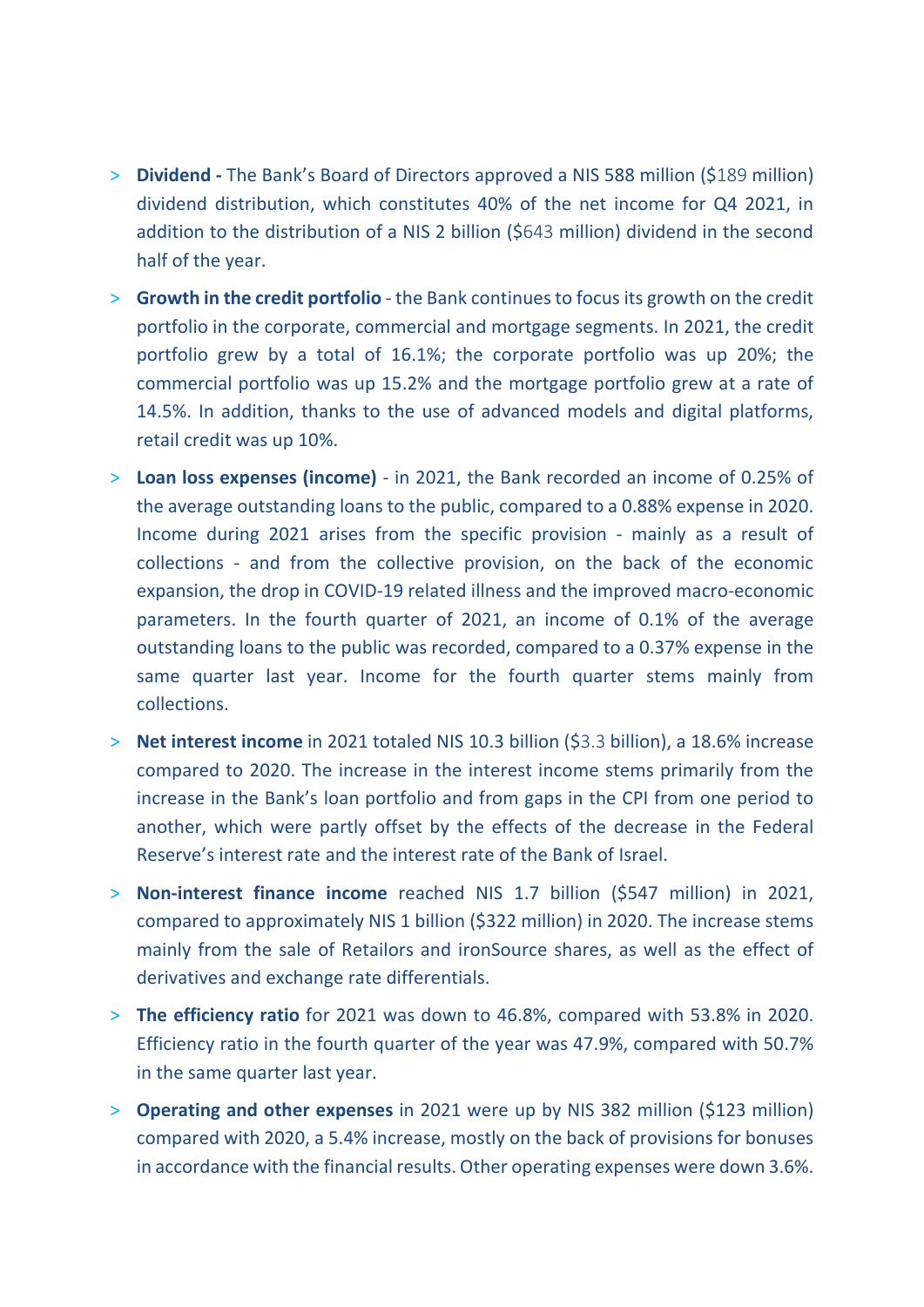- > **Capital ratios** Common Equity Tier 1 capital ratio as at December 31, 2021 was 11.50%, and total capital ratio was 14.21%.
- > **Overseas operations** Leumi continues to grow its overseas credit portfolio, while substantially mitigating its compliance and regulatory risks: in the US, an agreement was signed to merge Leumi USA with Valley National Bank. Once completed, credit participation transactions are also expected; in Europe - it has been decided to focus on providing credit to business and commercial customers. Therefore, the Bank is in the process of returning its banking license in the UK, while shifting business operations towards becoming a credit company.
- > Following its adoption of an ESG (Environmental, Social and Governance) strategy, Leumi is publishing - for the first time - long-term quantitative targets and indicators. The target set for "Green Credit" is NIS 35 billion (\$11 billion) by 2030.

#### **Development of balance sheet items:**

- **> Shareholders' equity** as at December 31, 2021 totaled NIS 41.6 billion (\$13.4 billion) compared to NIS 37.7 billion (\$12.1 billion) as at December 31, 2020.
- > **Net loans to the public** as at December 31, 2021 totaled NIS 343 billion (\$110 billion) compared to NIS 295 billion (\$95 billion) as at December 31, 2020, a 16% increase. Most of the increase is due to mortgage, middle-market and corporate loans.
- > **Deposits by the public** as at December 31, 2021 totaled NIS 537 billion (\$173 billion) compared to NIS 447 billion (\$144 billion) as at December 31, 2020, a 20% increase.

#### **Chairman of Bank Leumi, Dr. Samer Haj Yehia:**

"The record-high results in the past year derive from a constant update of our service model. Leumi has vowed to create an innovative, dynamic system which provides our customers with the most convenient service, using every mean - anytime and anywhere, while adapting ourselves to an ever-changing environment full of challenges and opportunities.

This year, we have chosen to publish our ESG Report alongside the financial statements, because as far as we are concerned, they are two parts of the same whole.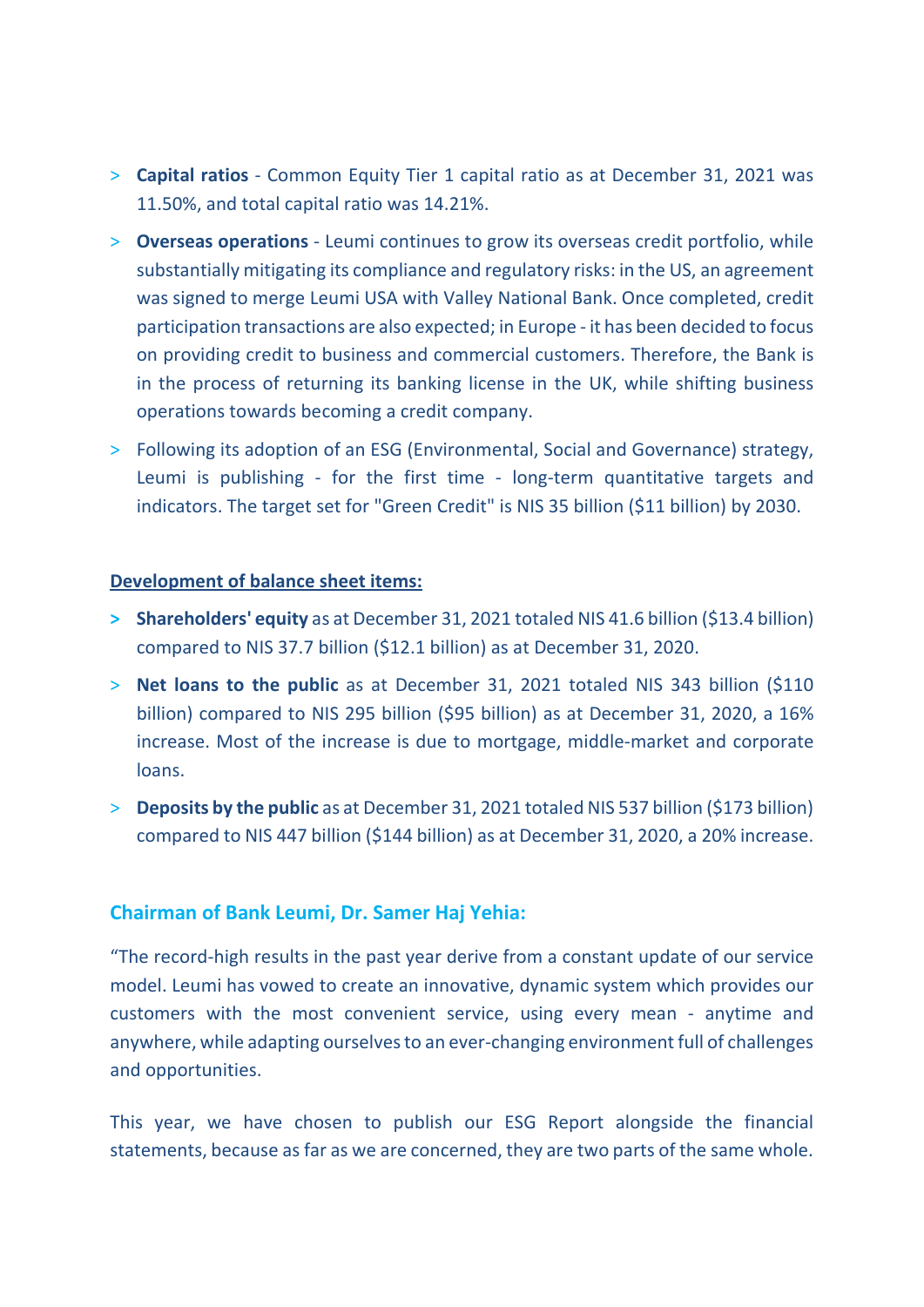The ESG report shows that we are updating our credit and investment policy to create a green environment and support social initiatives which strengthen the values of tolerance, fairness and equal opportunity - within the entire population.

To keep thriving, we invest in our bankers and promote an organizational culture of excellence, creativity, fairness, innovation and responsibility. I cherish, from the bottom of my heart, the professional and dedicated work of our managers and employees. At the same time, I am grateful to our customers and investors for their ongoing faith in our way".

#### **President & CEO of Bank Leumi, Mr. Hanan Friedman:**

"The implementation of our strategy, alongside the digital tools and advanced models we have assimilated in the Bank, are reflected in our performance in the past year.

The impressive growth we present is mainly based on adapting our service model to the tastes of our customers, both private and business, in addition to implementing state-of-the-art technologies and data tools to address their needs.

We have achieved all this thanks to our human capital. We are in the process of changing our organizational culture, which emphasizes excellence, and accordingly rewards our dedicated employees in line with our business goals. I am confident that this will enable us to continue providing our customers with the most convenient service and continue to be the most advanced and leading bank in Israel."